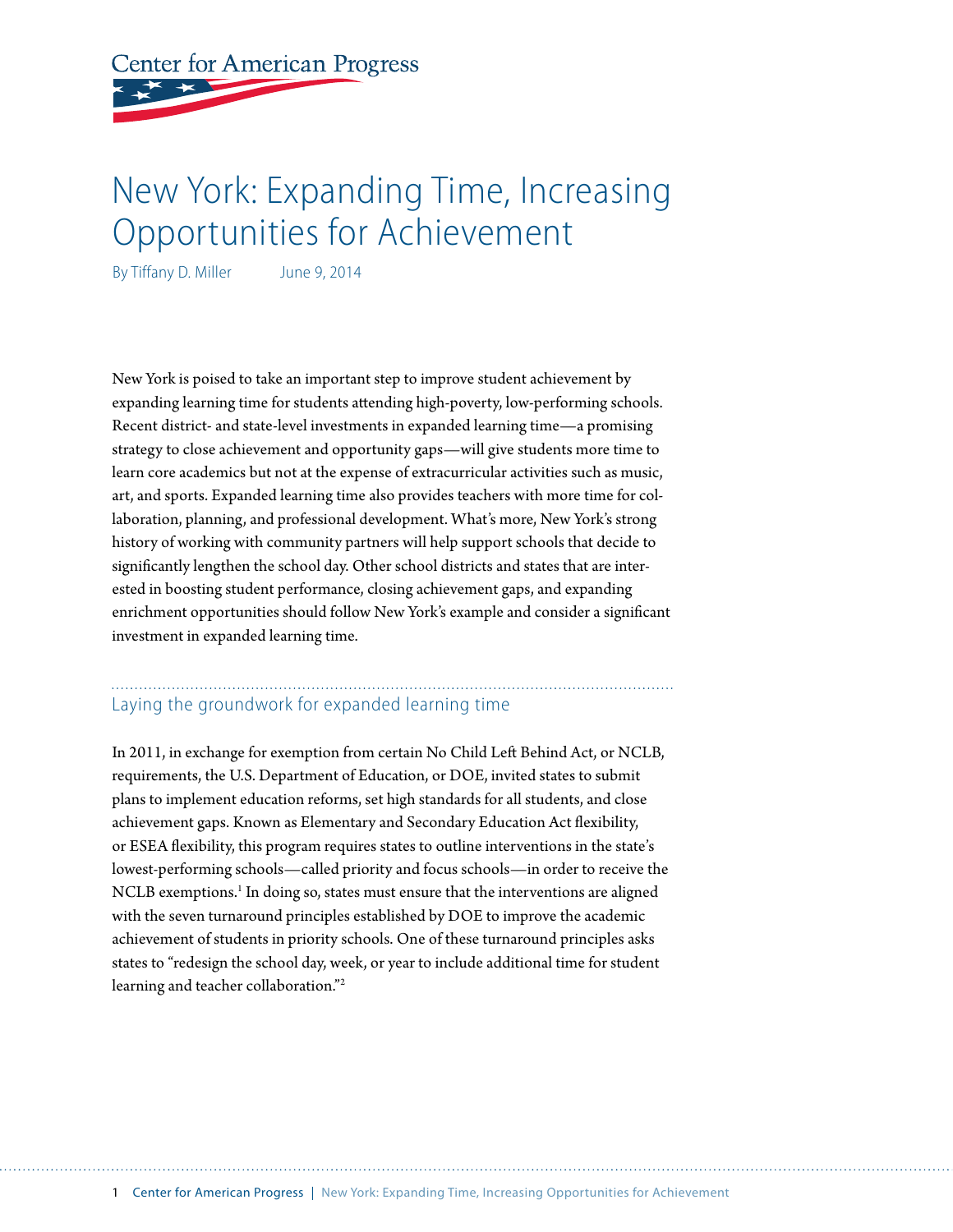In conjunction with this turnaround principle, and possibly to make it easier for some schools to meet this requirement, ESEA flexibility also allows states to tap into the 21st Century Community Learning Centers, or 21st CCLC, federal funding stream to pay for expanded learning time. This is in addition to the before-, after-, and summerschool programming that has been the traditional uses of such funds. As the Center for American Progress described previously, DOE's decision to support expanded learning time is wise.<sup>3</sup> Not only is there a growing body of research suggesting that more time in school can positively affect student achievement, but a number of states, districts, and schools are also committed to redesigning the school day.<sup>4</sup> A recent count identified more than 1,500 expanded learning time schools—about 900 of which were traditional public schools—and 33 states considered expanded-time legislation in 2013.<sup>5</sup> Furthermore, at least 24 states and Puerto Rico have been approved for 21st CCLC flexibility and are increasing learning time this school year.<sup>6</sup>

The Center for American Progress will be closely watching how states implement the 21st CCLC flexibility. When implemented as part of a comprehensive school reform effort, expanded learning time has great potential. In particular, a lengthened learning day in high-poverty schools provides students with more time for academics and enrichment activities such as art, sports, and hands-on learning. It also gives teachers more time for planning and collaboration. On the other hand, any implementation effort that is not well planned can be a lost opportunity to boost student achievement and to close opportunity gaps in much-needed enrichment activities for low-income students.

# New York's ambitious approach to expanded learning time

In particular, the state of New York has an ambitious approach to expanding the school day that will allow many schools to combine federal support with a state-run grant program. Focused on its lowest-performing schools, the New York State Education Department, or NYSED, has used its ESEA waiver to require priority schools to expand the learning day by a minimum of 200 hours per school year for all students in a school building.7 In addition to using 21st CCLC grant funds, some schools will have the option of utilizing a statewide grant focused on expanding the school day, as proposed by Gov. Andrew Cuomo (D) in January 2013. This competitive grant program will support schools that develop approved plans to improve student achievement that include extending the school day or year by at least 25 percent.<sup>8</sup> The New York state legislature funded the \$20 million grant program in March 2013<sup>9</sup> and NYSED released a request for proposals. 10 The grantees will be announced this year.

The New York Extended Learning Time grant program—modeled off of a similar initiative launched in Massachusetts in 2006<sup>11</sup>—will provide districts with funds to enable schools to increase learning opportunities through high-quality, redesigned extended school day or extended year programs. School districts can work independently or in collaboration with community-based organizations. These three-year grants must focus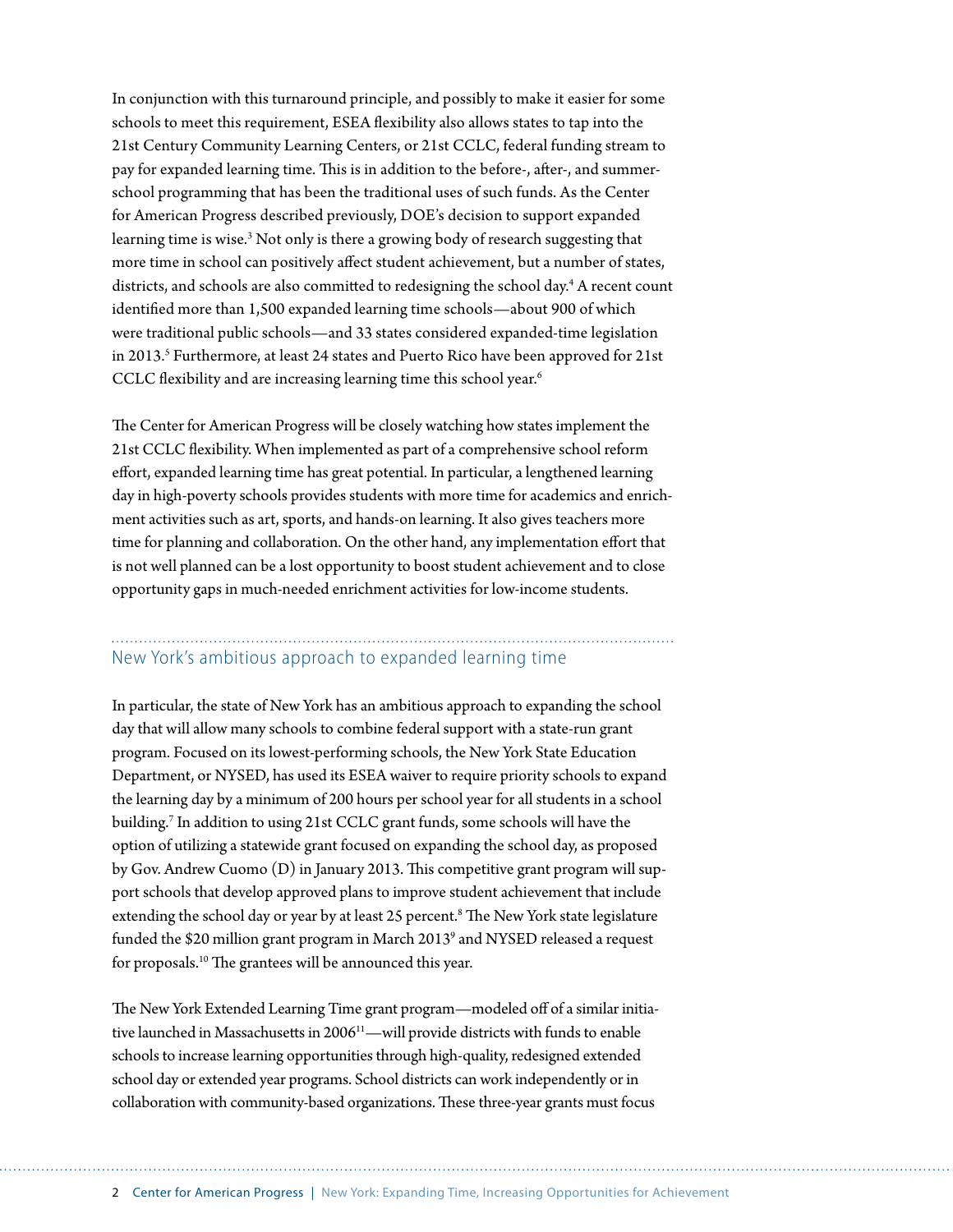on improving academic achievement through expanded learning time. The additional instruction or educational programs must be provided for all students, but the grant focuses on more than core academics. The expanded time must also provide students with a range of enrichment activities, a critical component to closing the opportunity gaps that are prevalent in low-income schools.12 Additionally, grantees are expected to use the time for teacher collaboration and professional development. Also of importance, schools are expected to use data to continuously improve instruction and learning, ensuring that the extra time is used wisely. The additional time can occur before or after school, during the school day, over the weekend, or during school vacations, including the summer.

Anticipated per pupil costs will be covered by the grant—specifically, 10 percent of the school district's annual operating expenses or the expected per-pupil cost of \$1,500, whichever is greater. Awards will be based on the projected number of students attending a selected school, and payment will be based on average daily attendance and the amount of additional learning time. Priority will be given to schools serving grades six through eight and schools that serve a high-need population. Should school districts want more planning time, up to \$10,000 in additional funds is available for implementation planning during that same time period, with a commitment for implementation during the 2014-15 school year.

New York joins Massachusetts in making substantial state-level commitments to provide students and teachers with more time—an important tool needed to make vast improvements in student achievement in under-performing, low-income schools.

# Expanded learning time at the district level

Even before the launch of the state's Extended Learning Time Grant Program, New York school districts were already developing ways to increase learning time.

# Rochester

Five Rochester elementary schools<sup>13</sup> have joined the Time for Innovation Matters in Education, or TIME, initiative, $14$  which helps schools to redesign and expand their school day by at least 300 hours per year. This five-state initiative is led by the National Center on Time & Learning and the Ford Foundation and locally spearheaded by the Rochester Area Community Foundation. In another 13 of Rochester's lowestperforming elementary schools, the school day will increase by at least 200 hours per year. Finally, two high schools will employ flexible scheduling to gain more time during the day.15 Flexible scheduling can, for example, allow schools to determine the schedule that best meets the needs of their students by allowing more time for specific subjects, such as math or English language arts.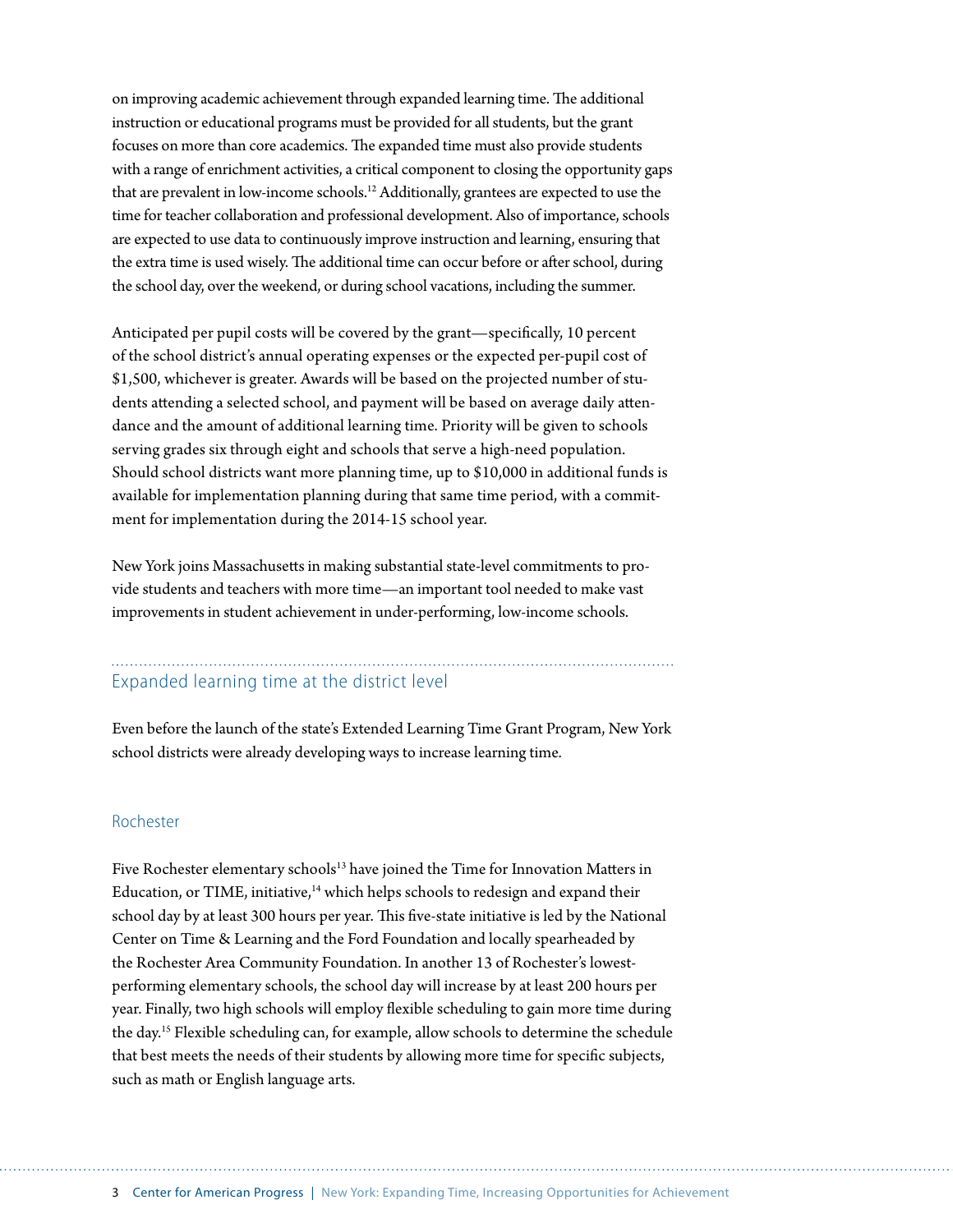#### Syracuse

A collaboration between the Syracuse City School District and the Syracuse Teachers Association established an iZone—a cluster of schools that are piloting new, researchbased interventions—in 7 of its 19 priority schools.16 Its whole-school reform approach to improving student achievement will, among eight other interventions, increase the school day by an hour and a half. Each school will dedicate one additional hour to student instruction and 30 minutes to teacher planning and collaboration. All staff working during the extended time will receive a stipend. If this school reform approach is successful, the district will implement these strategies district-wide. This effort was launched during the 2013-14 school year, and data are not yet available on its student impact.

#### New York City

New York City, in collaboration with numerous community-based organizations, offers a variety of expanded learning time options to students who need it most. One such option falls under the expanded Middle School Quality Initiative, which is currently in its first year of implementation.<sup>17</sup> Through a partnership with The After-School Corporation, or TASC, and the Education Innovation Laboratory at Harvard University, or EdLabs, middle school students at 20 schools receive at least 12 hours per week of literacy-focused support and enrichment to build academic and personal behaviors within an extended learning day. Under the initiative, students struggling with reading comprehension receive an EdLabs-designed tutoring model, with all students receiving academic enrichment and opportunities for social and emotional development, such as positive communication skills, and positive interactions with adults and peers.

These district efforts combined with the state extended learning time grant will create a robust environment for schools to significantly lengthen the school day and support student learning and teacher collaboration, professional development, and planning.

# Community partners complement expanded learning time in New York

One advantage of providing students with a longer school day is the potential for exposure to a breadth of enrichment activities, such as music, sports, and art. New York-based community partners are playing a critical role in making expanded-time schools successful. TASC, for example, has a history of enlisting community partners to lengthen the school day. Building from its experience as an afterschool provider, TASC launched the ExpandED School initiative, which uses school-community partnerships to provide students with more time for academic support and enrichment facilitated by a mix of coaches, teaching artists, community educators, and AmeriCorps members.18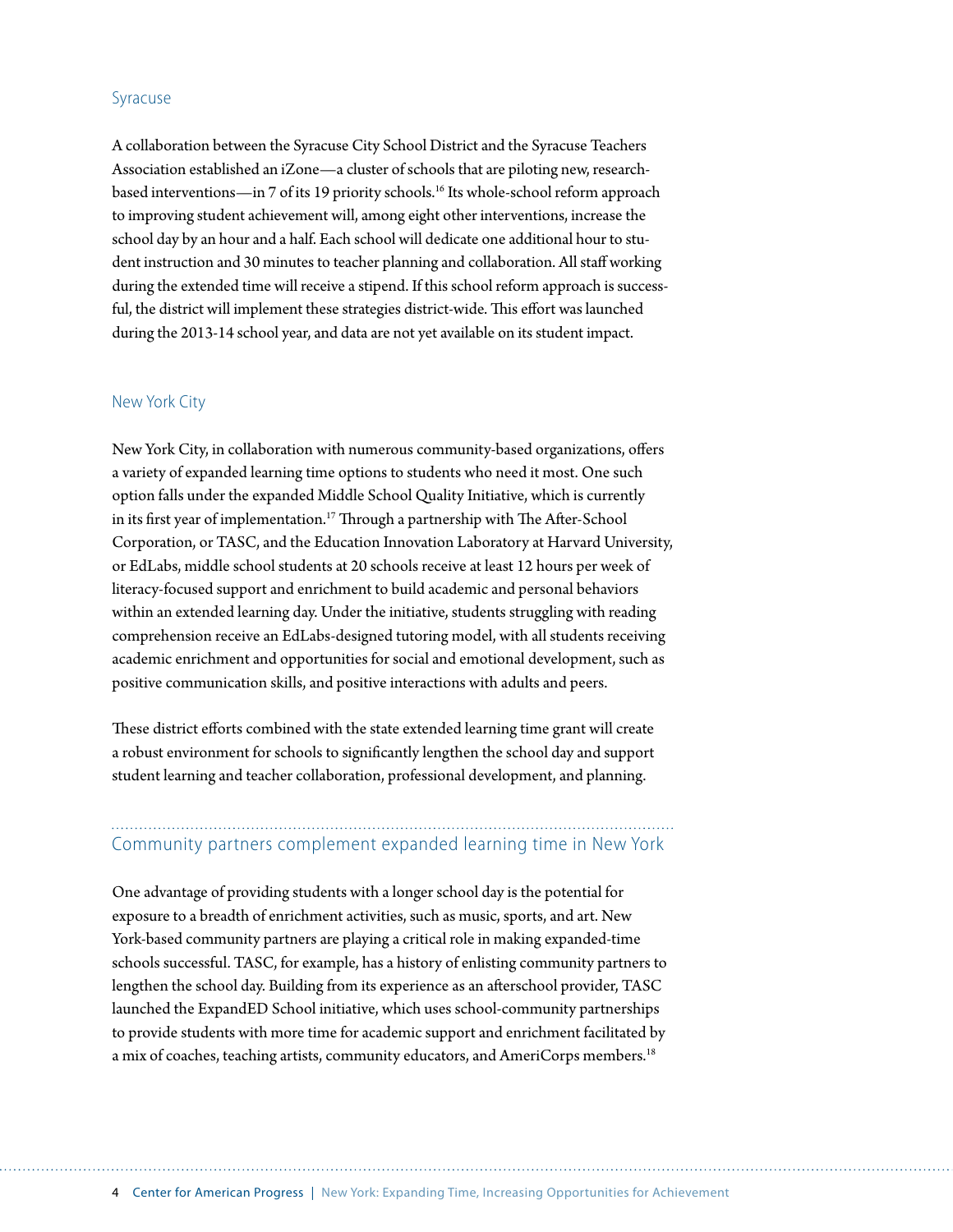Harlem's Thurgood Marshall Academy Lower School, or TMALS, is an ExpandED School that primarily serves low-income students and provides a good example of how these partnerships can improve outcomes for students. TMALS' redesigned school day runs from 8:30 a.m. to 5:30 p.m. with alternating academic and enrichment days, for students in grades K-2 and 3-5.19 In partnership with the Abyssinian Development Corporation, TMALS ensures that students have opportunities to participate in yoga, art, capoeira, and other activities. Fridays are reserved for community service projects led by AmeriCorps members, which gives teachers much-needed time for weekly planning meetings and professional development. What's more, the extended day appears to be making a difference. During the 2012-13 school year, TMALS students performed on par academically with schools that serve similar students. However, student test scores in both English language arts and math improved more in TMALS between the 2011-12 and 2012-13 school years than in schools serving similar populations.<sup>20</sup>

Organizations and schools throughout New York state are also collaborating to effectively expand learning time. For example, the National Center on Time & Learning and TASC are leading an effort to establish one statewide framework for expanded learning time. The goal of this effort is to have a conversation among expanded learning time stakeholders in the state, including Gov. Cuomo and the New York State Afterschool Network, in order to create a menu of expanded learning options. Schools and districts will then select the programming options that best meet their unique local needs.

# Conclusion

Aimed at high-poverty, under-performing schools, expanded learning time is a promising strategy that provides students with more time for academics and enrichment, and gives teachers more time for planning, collaboration, and professional development. New York is well positioned to implement a state-level approach to increased learning time. Not only does it have state funding to lengthen the learning day, but it also has a strong history of partnering with community-based organizations and afterschool programs to enrich students' learning experiences. From Rochester to New York City, exciting expanded learning time initiatives are developing across the state, bringing New York one step closer to closing achievement and opportunity gaps for its most disadvantaged students. Other states and school districts would be wise to consider these approaches to increasing learning time.

*Tiffany D. Miller is the Associate Director for School Improvement at the Center for American Progress.*